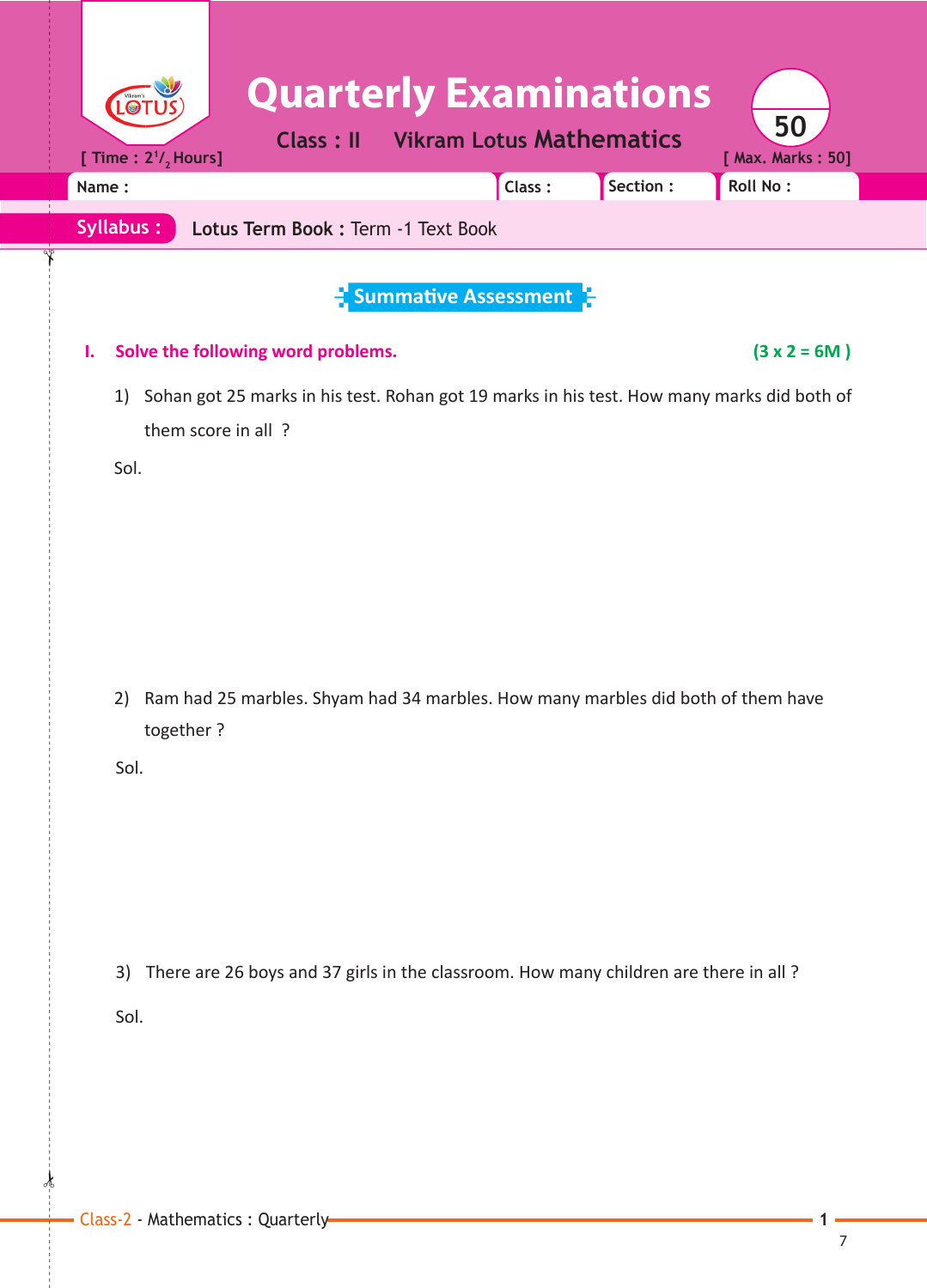**II.** Look at the given pictures and answer the questions that follow. (4M)

|     | Which animal comes after the monkey?<br>1)         |                     |
|-----|----------------------------------------------------|---------------------|
|     | Which animal comes before the goat?<br>2)          |                     |
|     | Who is between the monkey and the snake?<br>3)     |                     |
|     | Which animal comes before the monkey?<br>4)        |                     |
| Ш.  | Arrange the following numbers in descending order. | $(5 x 1 = 5M)$      |
|     | 241, 750, 261, 352<br>1)                           |                     |
|     | 519, 306, 741, 611<br>2)                           |                     |
|     | 920, 228, 269, 62<br>3)                            |                     |
|     | 394, 102, 286, 541<br>4)                           |                     |
|     | 111, 349, 263, 787<br>5)                           |                     |
| IV. | <b>Regroup the numbers.</b>                        | $(2 \times 1 = 2M)$ |
|     | 7 tens + 9 ones<br>1)                              |                     |
|     | $4 \text{ ten } + 14 \text{ ones}$<br>2)           |                     |
|     | <b>Formative Assessment</b>                        |                     |
| ı.  | Which number lies between the given numbers?       | $(4 x1/2 = 2M)$     |
|     | 1) 22, _________, 24<br>2) 8, _______, 10          |                     |
|     | 3) 13, _________, 15<br>2) 25, _______, 27         |                     |
| П.  | Write the next 5 numbers.                          | (5M)                |
|     | 1.<br>810                                          |                     |
|     | 2.<br>947                                          |                     |
|     | 3.<br>151                                          |                     |
|     | 368<br>4.                                          |                     |
|     | 5.<br>438                                          |                     |
|     | - Class-2 - Mathematics : Quarterly-               | $2 -$               |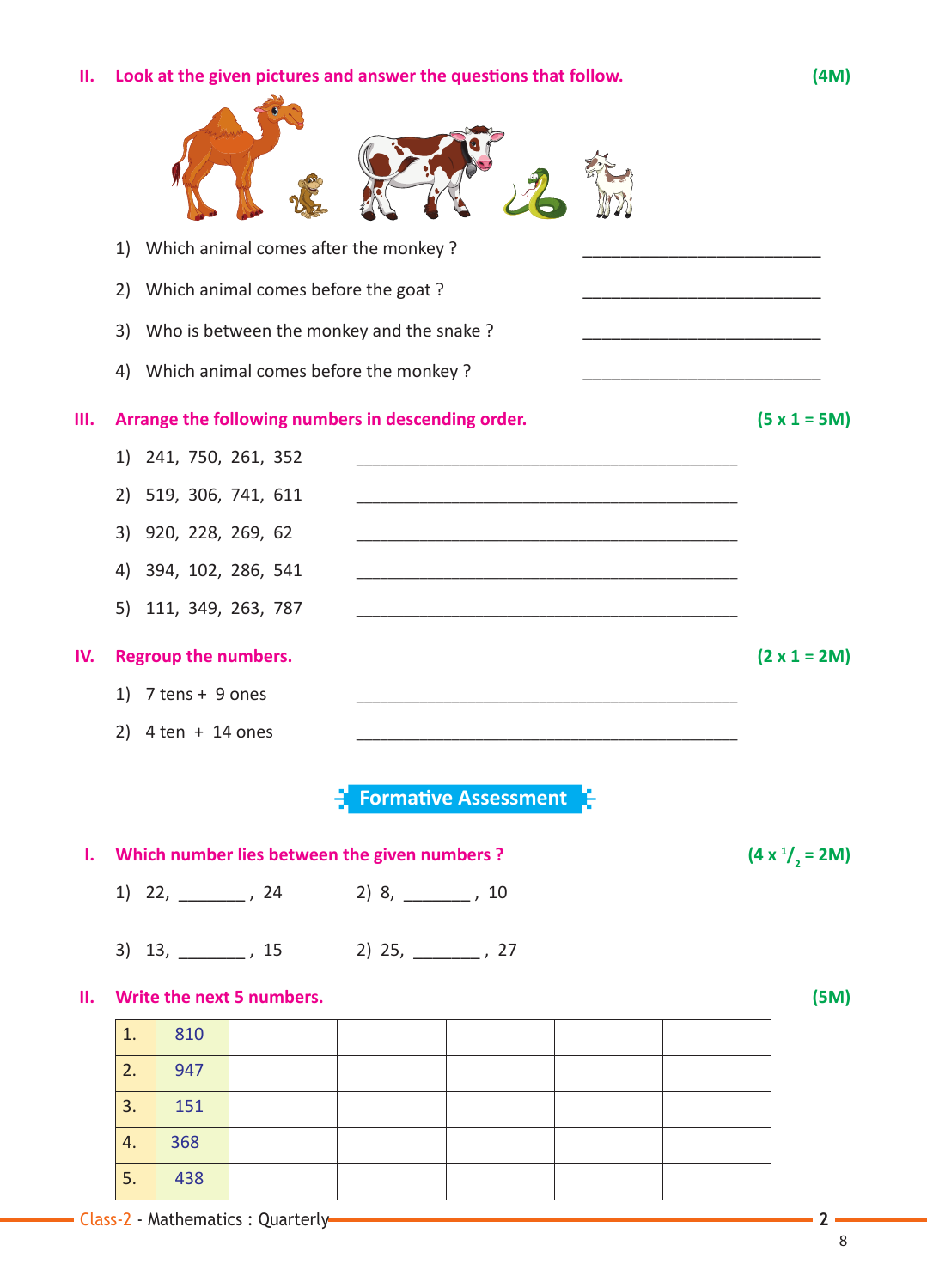**III. Fill in the numbers from 1 to 100. (5M)**

| $\mathbf 1$ | $\overline{2}$ | $\mathbf{3}$ | $\overline{4}$ | 5  | $\,$ 6 $\,$ | $\overline{7}$ | $\,8\,$ | $\boldsymbol{9}$ | 10  |
|-------------|----------------|--------------|----------------|----|-------------|----------------|---------|------------------|-----|
|             |                | 13           |                |    |             | 17             |         | 19               |     |
| 21          |                |              |                | 25 |             |                | 28      |                  | 30  |
|             | 32             |              |                |    | 36          |                |         | 39               |     |
| 41          |                | 43           |                |    |             | 47             |         | 49               |     |
|             | 52             |              | 54             |    | 56          |                |         |                  |     |
|             |                | 63           |                | 65 |             |                | 68      |                  | 70  |
|             |                |              | 74             |    | 76          |                |         | 79               |     |
|             | 82             |              |                | 85 |             | 87             |         |                  |     |
| 91          |                | 93           |                |    | 96          |                |         |                  | 100 |

**IV. Write the bigger number on top of the umbrella and the smaller number below the umbrella.** (2 x 1 = 2M)



20, 40, \_\_\_\_\_\_ , \_\_\_\_\_\_ , 100, \_\_\_\_\_\_ , \_\_\_\_\_\_ , 160, \_\_\_\_\_\_ , 200.

**VI. Colour the boxes in table to show the given numbers. (3M)**

 $\star$ 

✁

| 347 | Н | T | $\mathbf 0$ |
|-----|---|---|-------------|
|     |   |   |             |
|     |   |   |             |
|     |   |   |             |
|     |   |   |             |
|     |   |   |             |
|     |   |   |             |
|     |   |   |             |
|     |   |   |             |
|     |   |   |             |